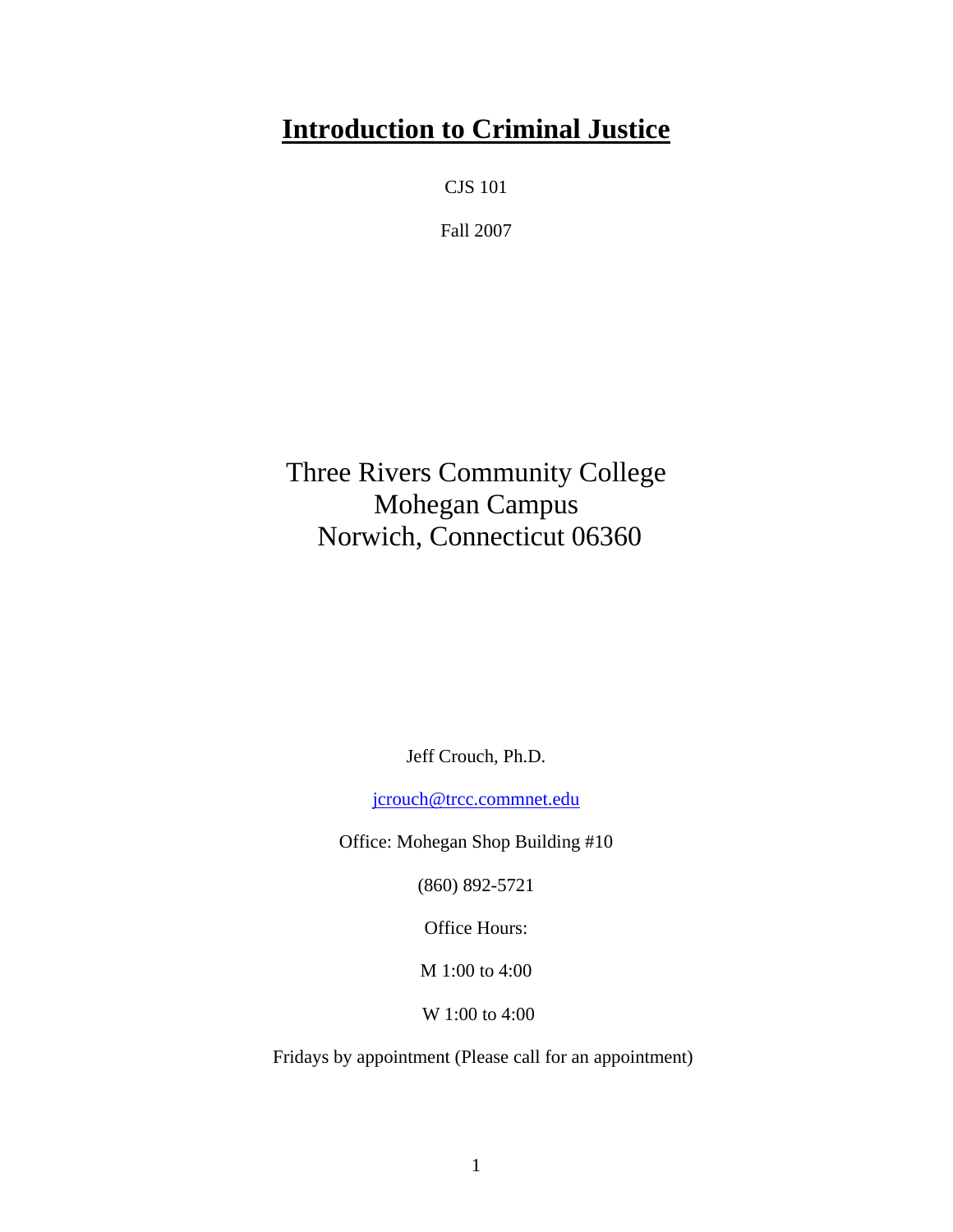#### I. **Course Title:** Introduction to Criminal Justice

# **II. Course Information:**

- A. CJS K101
- B. Room Number: SCL 2
- C. Day/Time: Thursday 6:30 AM to 9:15 PM

# **III. Course Description:**

This course provides an overview of the criminal justice system in the United States. Students will be exposed to the system's components: law enforcement, courts, and corrections from historical, theoretical, and philosophical perspectives.

# **IV. Course Goals:**

- To understand and appreciate the evolution of the criminal justice system in the United States.
- To understand the dynamics of the American criminal justice system and its changing relationship to socio-economics, as well as political and cultural values.
- To appreciate the historic contribution of the Constitutional statutory, administrative, and common law to the American legal system.
- To understand the role of the executive, judicial and legislative branches of government, and how they affect change in the criminal justice system.

# **V. Instructional Methods:**

- A. Lecture
- B. Discussion
- C. Small Group Work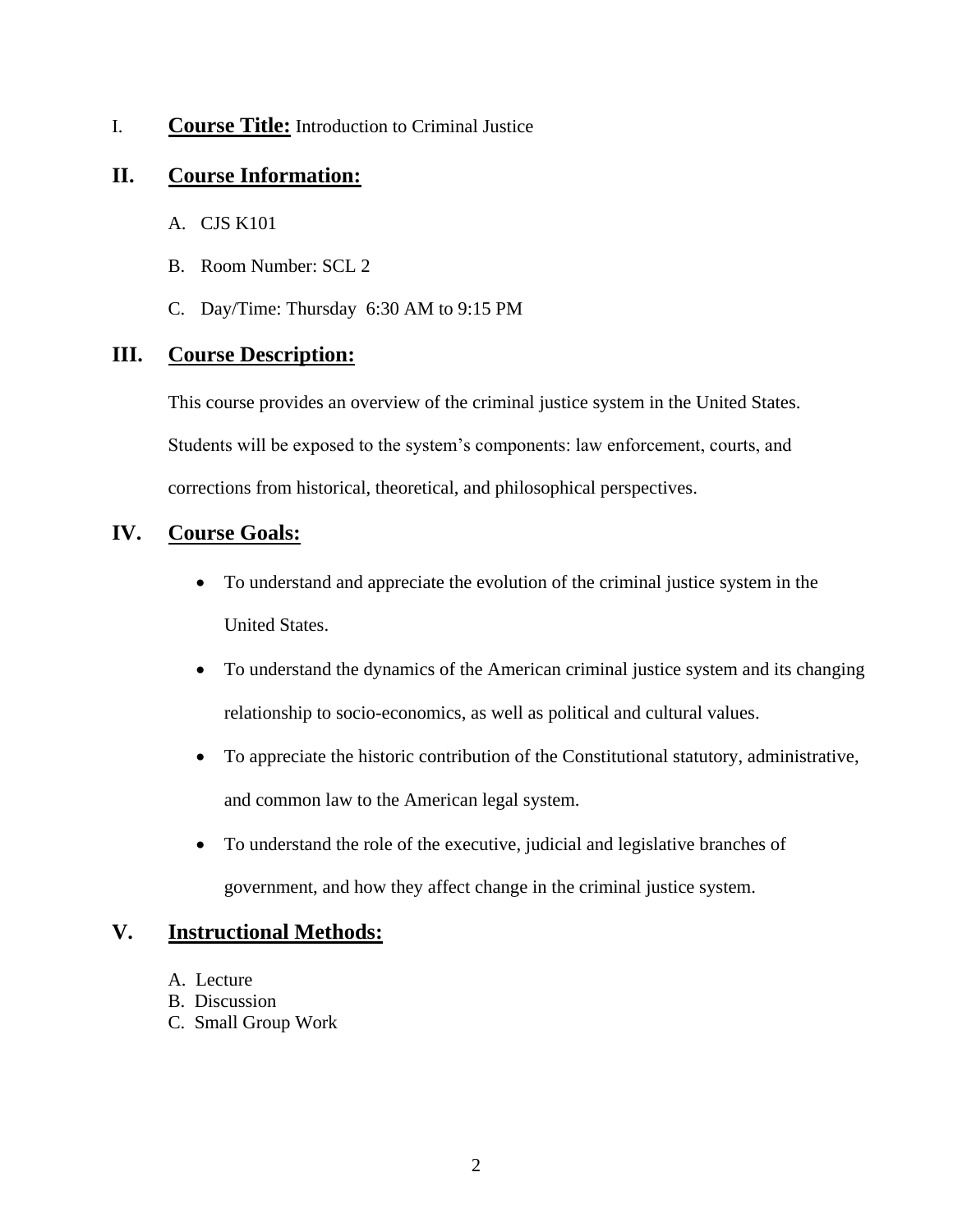#### **VI. Required Text:**

Criminal Justice: A Brief Introduction, by Frank Schmalleger, Seventh Edition, Pearson Prentice Hall (2006).

#### **VII. Disabilities Statement:**

If you are a student with a disability and believe you will need accommodations for this class, it is your responsibility to contact the Disabilities Counseling Services at 892-5751. To avoid any delay in the receipt of accommodations, you should contact the counselor as soon as possible. Please note that I cannot provide accommodations based upon disability until I have received an accommodation letter from the Disabilities Counselor. Your cooperation is appreciated.

### **VIII. Course Outline:**

Week #1 – 08-30 – Chapter 1, Introduction to Course/Instructor

Week #2 – 09-06 Chapter 2 **Quiz (Chap. 1 & 2)**

Week #3 – 09-11 Chapter 3

Week #4 – 09 -18 Chapter 4

Week #5 – 09-25 Chapter 5 **Exam (Chap. 3, 4, &5)**

Week #6 – 10-04 Chapter 6

Week #7 – 10-11 Chapter 7 **Quiz (Chap. 6 & 7)**

Week #8 – 10-18 Chapter 8

Week #9 – 10-25 Chapter 9 and Dr. Lee Lecture **Quiz (Chap. 8 & 9)**

Week #10 – 11-01 Chapter 10

Week #11 – 11-08 Chapter 11

Week #12 – 11-15 Chapter 12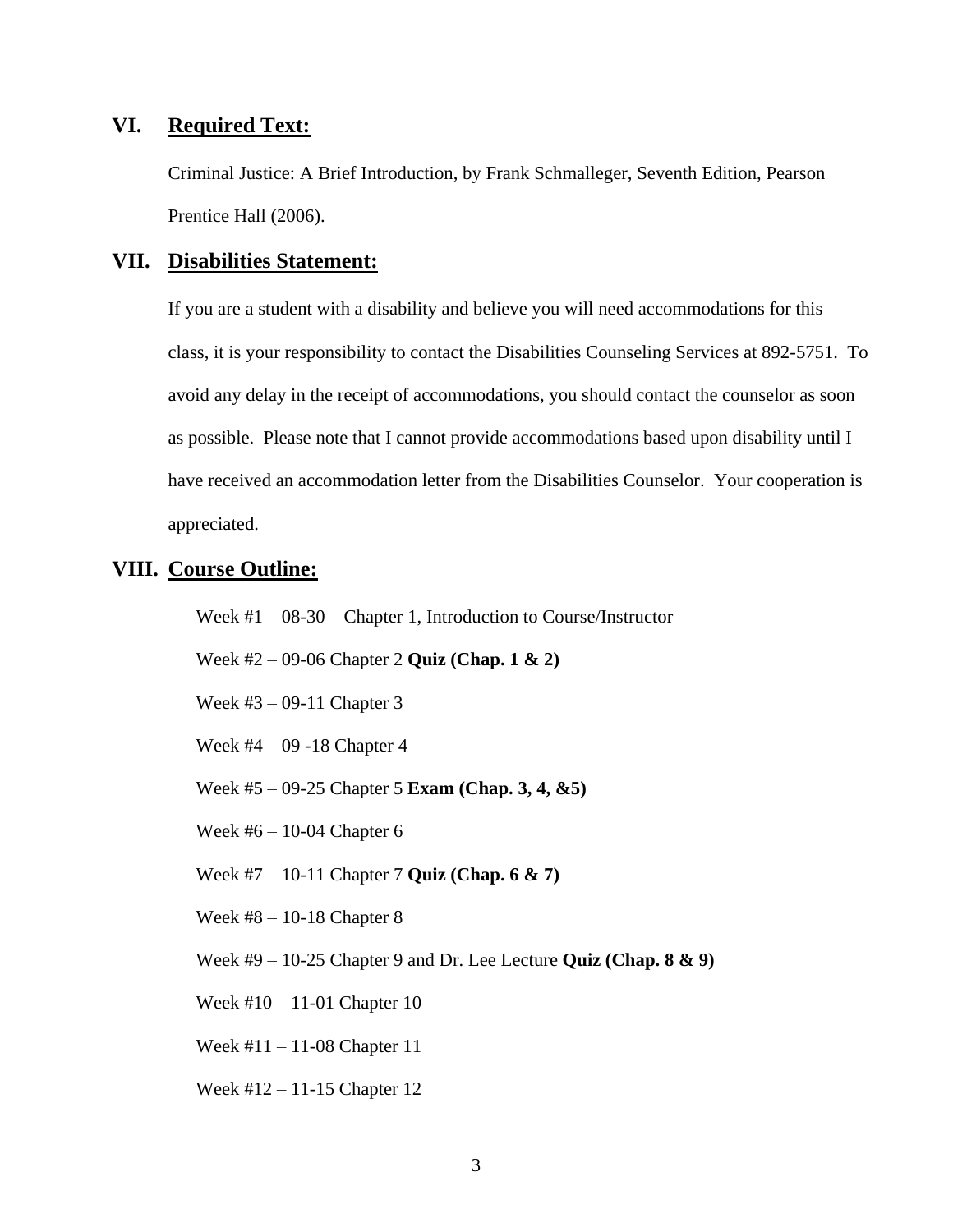Week #13 – 11-22 **No Class (Thanksgiving Recess)**

Week #14 – 11-29 Chapter 13

Week #15 – 12-06 **Final Exam Due (Chap. 10, 11, 12 & 13)**

#### **XI. Evaluation Procedures**

Your final grade will be determined by a combination of quizzes, exams, current events file and class participation.

| <b>Tests</b>                  | 65%                                              |
|-------------------------------|--------------------------------------------------|
|                               | Current Event File 10% (10 articles at pts each) |
| <b>Observation Report</b> 15% |                                                  |
| Class Participation 10%       |                                                  |
|                               | 100\%                                            |

All tests are take home. The test format will be short answer and multiple choice. The value of each test is based upon the number of chapters covered in the test. Each chapter is worth 5 points, so, if a test is on two chapters, then it is worth 10 points of your final grade.

The students will maintain a current event file containing news clippings over the course of the semester placing at least ten subject related article read each week into the file.

Students are required to conduct a field observation report. Students will observe court; participate in a police ride-a-long or other field activity as approved by the instructor. The assignment will be due by November  $15<sup>th</sup>$ . The paper will be 3 to 5 pages (typed & double spaced) long and will describe the observation activity and will tie the observations to topics discussed in the class.

All grades will be posted on Vista. The grades will be expressed in a point value. For example: an exam is worth 25 points, a grade of between 0 and 25 points will be recorded. The total amount of points earned during the semester will correspond to the grade scale listed below.

#### **X. Final Grade Scale** A  $= 94 - 100$ A-  $= 90 - 93$  $B+ = 87 - 89$ B  $= 83 - 86$  $B - = 80 - 82$  $C_{+}$  = 77 - 79  $C = 73 - 76$  $C- = 70 - 72$  $D+ = 67 - 69$ D  $= 63 - 66$ D-  $= 60 - 62$  $F = 00 - 59$  $W =$  Withdrawal  $I = Incomplete$  $P / F =$  Pass / Fail  $AU =$  Audit